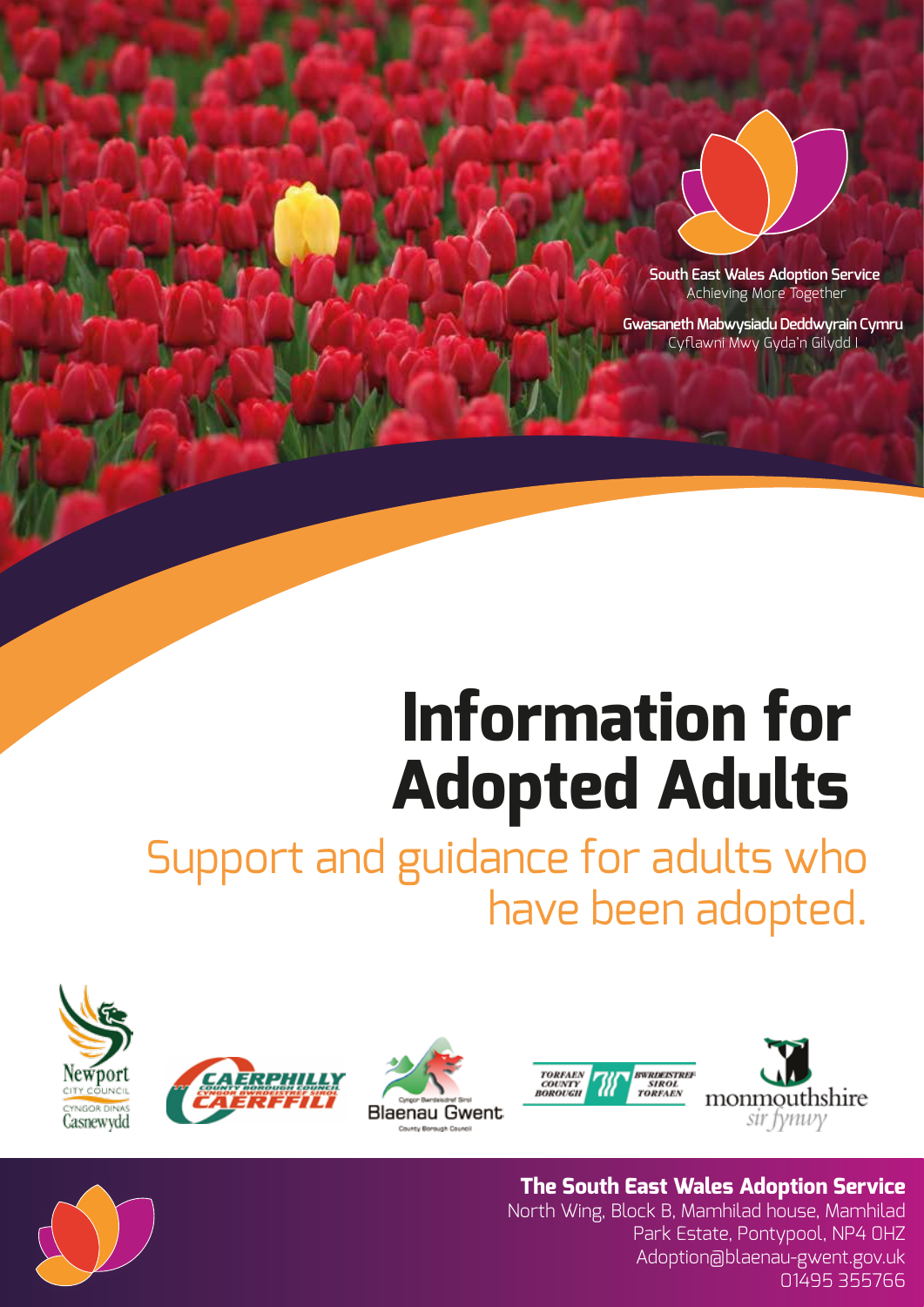# **Information for Adopted Adults**

Deciding to look into your birth and adoptive history can be one of the biggest decisions of your life. The final outcome is unknown and the journey can, in some cases take a long time. It can be emotional and at times challenge information you believed to be true. It can also be frustrating and exhausting, both physically and emotionally. It is therefore important to start your enquiry at a time that is right for you, to go at your own pace and to have appropriate support.

We advise adopted people to find out more about their family history and early life before they decide whether to try to contact a birth relative or not.

### **Access to Birth Information**

Adopted adults who were adopted before 30 December 2005 and are aged 18 or over can apply for the information required to buy a copy of their original birth certificate from the General Register Office (GRO) / Identity and Passport Service (IPS).

You will need to complete a BIBA form (Birth information Before Adoption) which can be accessed via:

#### **https://www.gov.uk/government/publications/application-or-access-to-birthrecords**

**If your adoption was prior to 12th November 1975,** you are required to receive the information from an approved adoption advisor. The information will be sent to the agency that you indicate on the form.

For adoptions granted before 12 November 1975 birth parents and adoptive parents believed that an adopted person would never be given the information which would enable them to trace their birth family.

When the law changed in 1975, it was considered that birth details should only be given to an adopted person by an adoption advisor. This is an important part of the Access to Birth Records process as the adoption advisor can offer support and guidance regarding the effects of accessing information and tracing may have on you, your adoptive family and your birth relatives.

You will be given information about your birth name, birth parent(s) name(s) and your district of birth with which you can apply for a certified copy of your original birth entry.

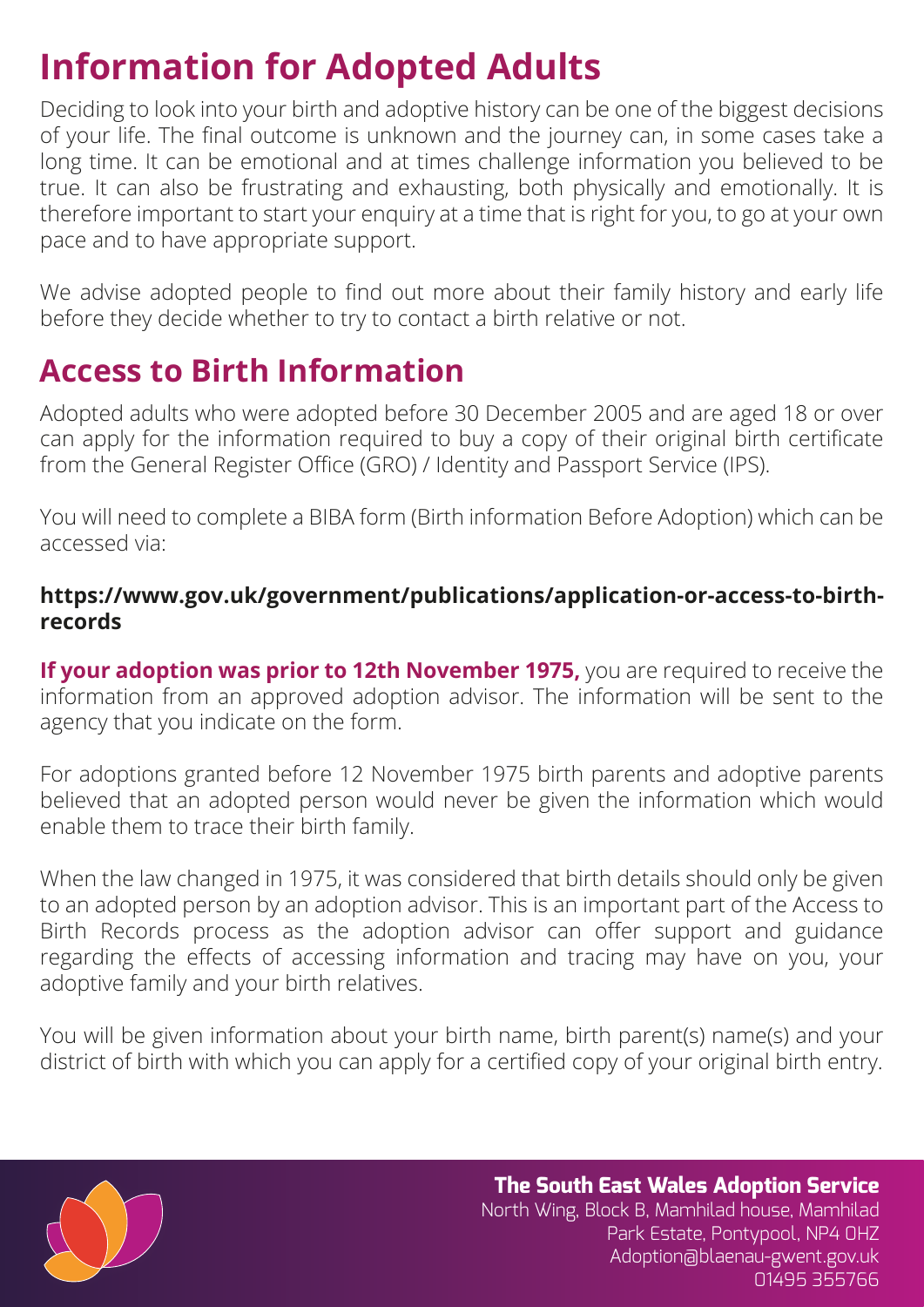## **Access to Birth Information (cont.)**

If an adoption agency or local authority was involved in your adoption the advisor will have this information. If not, the advisor will have the details necessary to make an application to the court for the name of the adoption agency or local authority.

Once you have received the name of the organisation involved in your adoption you or your advisor will be able to contact them to see if your adoption file still exists. If it does you may be allowed to access some of the information it contains.

**If your adoption took place on or after 12th November 1975 and before 30th December 2005** you are able to choose whether you would like to see an approved adoption advisor or have the information sent directly to you (If you choose to see an adoption advisor)

You will be given information about your birth name, birth parent(s) name(s) and your district of birth with which you can apply for a certified copy of your original birth entry.

If an adoption agency or local authority was involved in your adoption the advisor will have this information. If not, the advisor will have the details necessary to make an application to the court for the name of the adoption agency or local authority.

Once you have received the name of the organisation involved in your adoption you or your advisor will be able to contact them to see if your adoption file still exists. If it does you may be allowed to access some of the information it contains.

### **If you choose not to see an Adoption Advisor**

The information detailed above will be sent directly to you. You will also receive a covering letter explaining the next steps to follow.

**Adopted adults who were adopted after the 30th December 2005** and are aged 18 or over can gain access to their birth details through the agency or social services that dealt with their adoption.

If the name of the agency or social services is not known any adult (including the adopted adult) at his/her request may contact the General Register Office to obtain information to assist him/her to make contact with the appropriate adoption agency or social services that dealt with their adoption

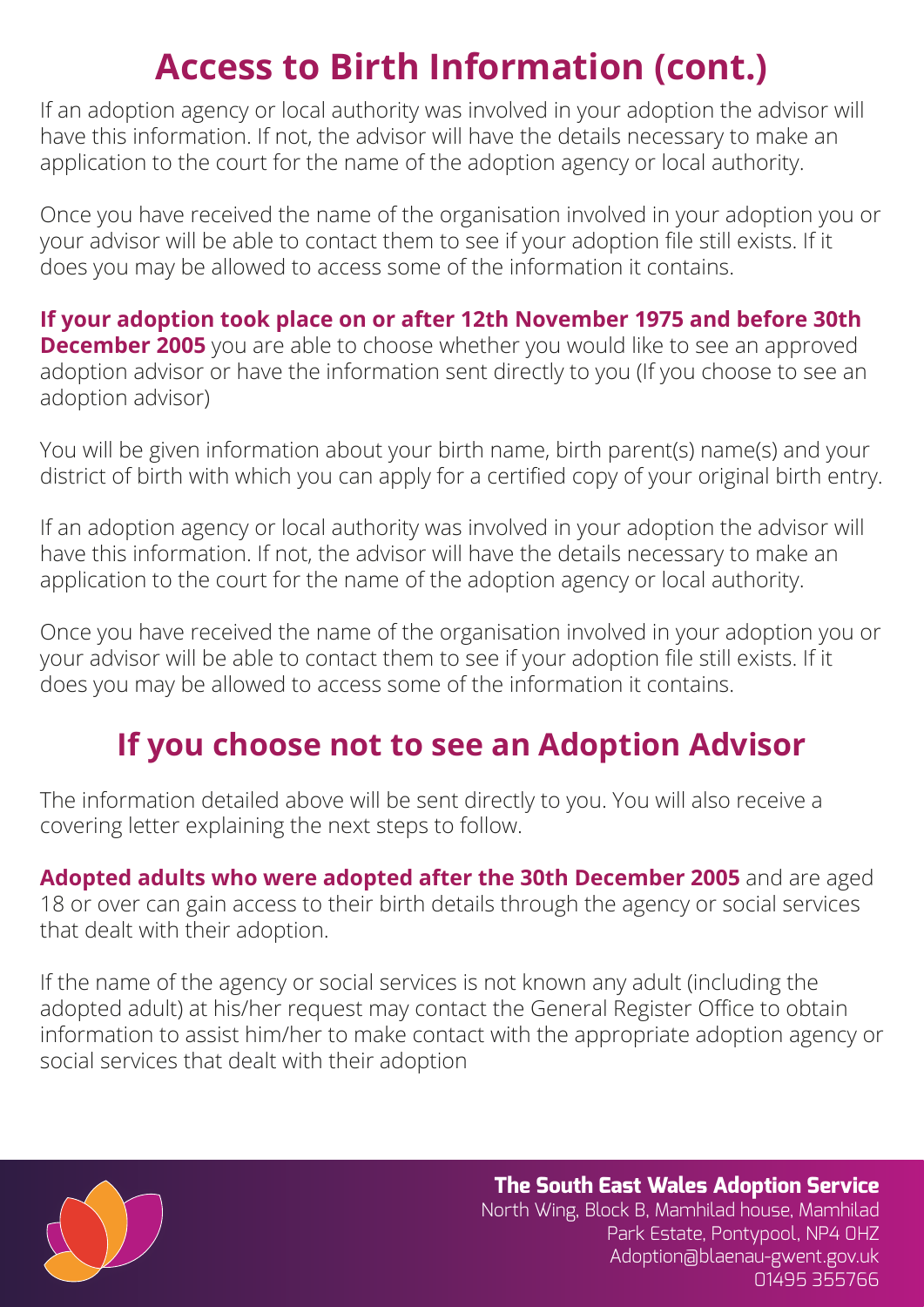# **Access to Adoption Records**

In accordance with adoption legislation, adoption agencies have discretion whether to share information from their adoption records with adopted adults.

SEWAS has a responsibility to consider third party information and to consider the impact of sharing this information on all parties involved. This includes a responsibility to ensure that no major harm will come to anyone by any disclosure of information.

If you know your birth name, birth mothers name and the name of the adoption agency that arranged your adoption then **you can make a request for information from South East Wales Adoption Service (SEWAS) if:**

You currently reside in Blaenau Gwent, Monmouthshire, Torfaen, Caerphilly or Newport (if another agency has arranged your adoption we can request these records for you)

### **...Or**

If one of the above adoption agencies arranged your adoption (this includes the previous Gwent County Council as please note county boundaries may have changed over the years)

If you do not live in one of the 5 SEWAS authority areas you can contact your local adoption agency who will make the necessary arrangements to access your records on your behalf. Accessing your local adoption agency will offer direct support and knowledge of local services for adopted adults.

If you seek information from your records, you will be asked to provide photographic evidence of identity as well as evidence of any change of name by marriage, divorce or deed pole if applicable, before any information can be shared.

The sharing of records can raise complex, sensitive and emotional issues and you could be unprepared for the impact they may have on you. The social worker will explore the following areas prior to sharing any information:

- The reason for your enquiry at this point
- ï Your current circumstances (e.g. marital status, children, employment, general health)
- The age you were informed of your adoption
- Any information you already have regarding your birth family and circumstances leading to your adoption

### **(Continued on next page)**

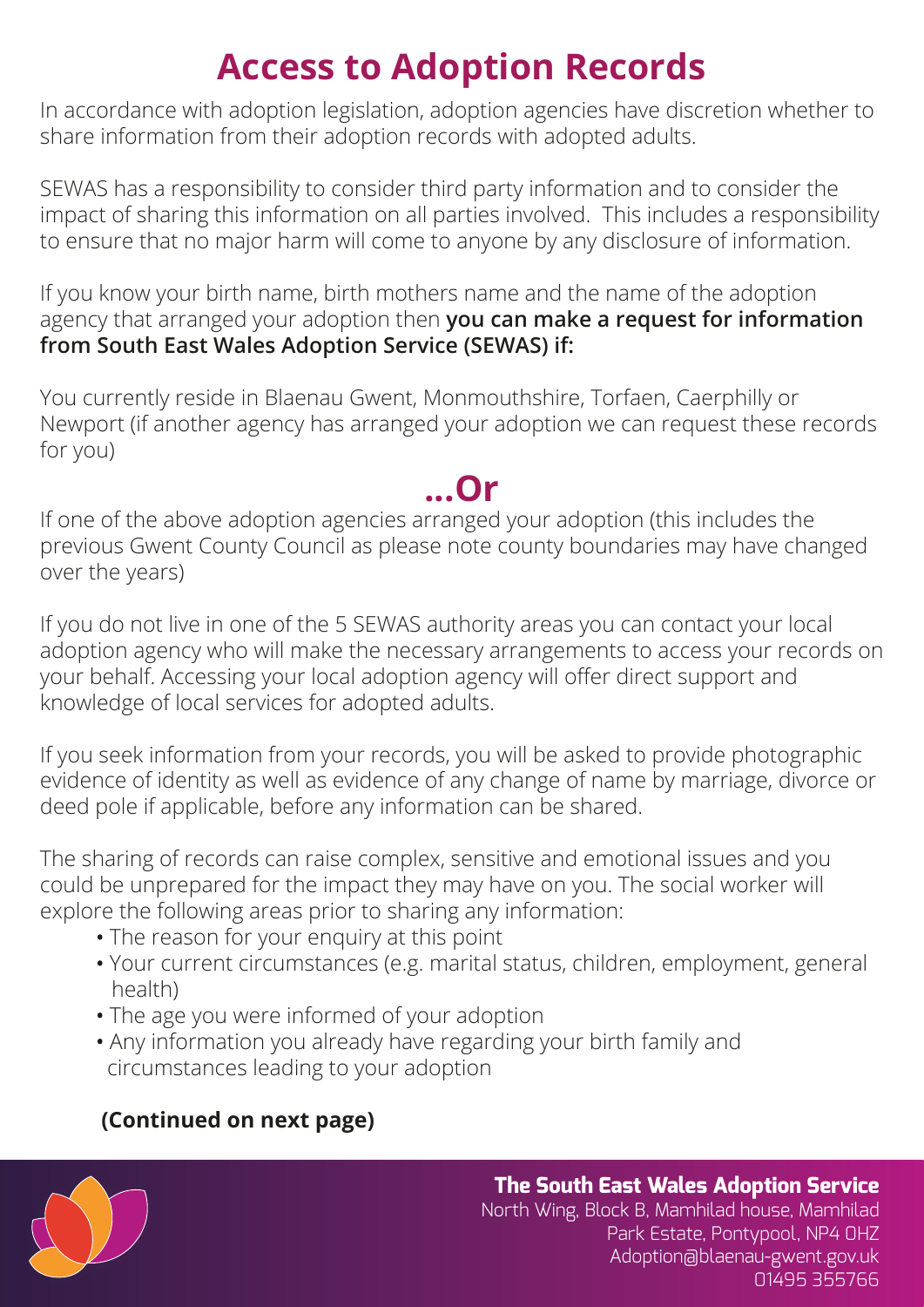## **Access to Adoption Records (cont.)**

- Your experience of adoption
- Your support networks
- Your hopes, concerns and expectations

#### **It may also help if you have:**

- An adoption certificate
- A birth certificate or the information from the GRO
- Your date of adoption and the court who granted the adoption order
- Any additional information relating to your adoption

It is not possible to know what information adoption files contain as each case is different. There may be a great deal of information about your birth parents and the details surrounding your adoption, but there may also be very little.

If your adoption file still exists it will be held by the social services adoption team or adoption agency/society that arranged your adoption or its successor. Whether a file still exists depends upon a number of factors, including how the adoption was arranged. Up until the 1980s, adoptions could be arranged through an adoption society, or the social services, or could be agreed privately via a doctor, solicitor, friend or the mother herself. Additionally some children were adopted by grandparents or other relatives, such as step-parents.

Details of adoptions were not always well documented in the past and records were not kept indefinitely. Also, where an adoption was arranged privately, it can be difficult to locate any records.

In a limited number of cases, records may not be found or may have been destroyed.

If information is limited or we are unable to locate any records from the agency that placed you for adoption, an application can be made to the court. The court may charge for this service.

We can also ask the agency in the area where the Adoption order was made if they have any records.

Please note within adoption records there may be information included which indicates the wishes of the birth family in relation to contact. This may include a wish for no contact.

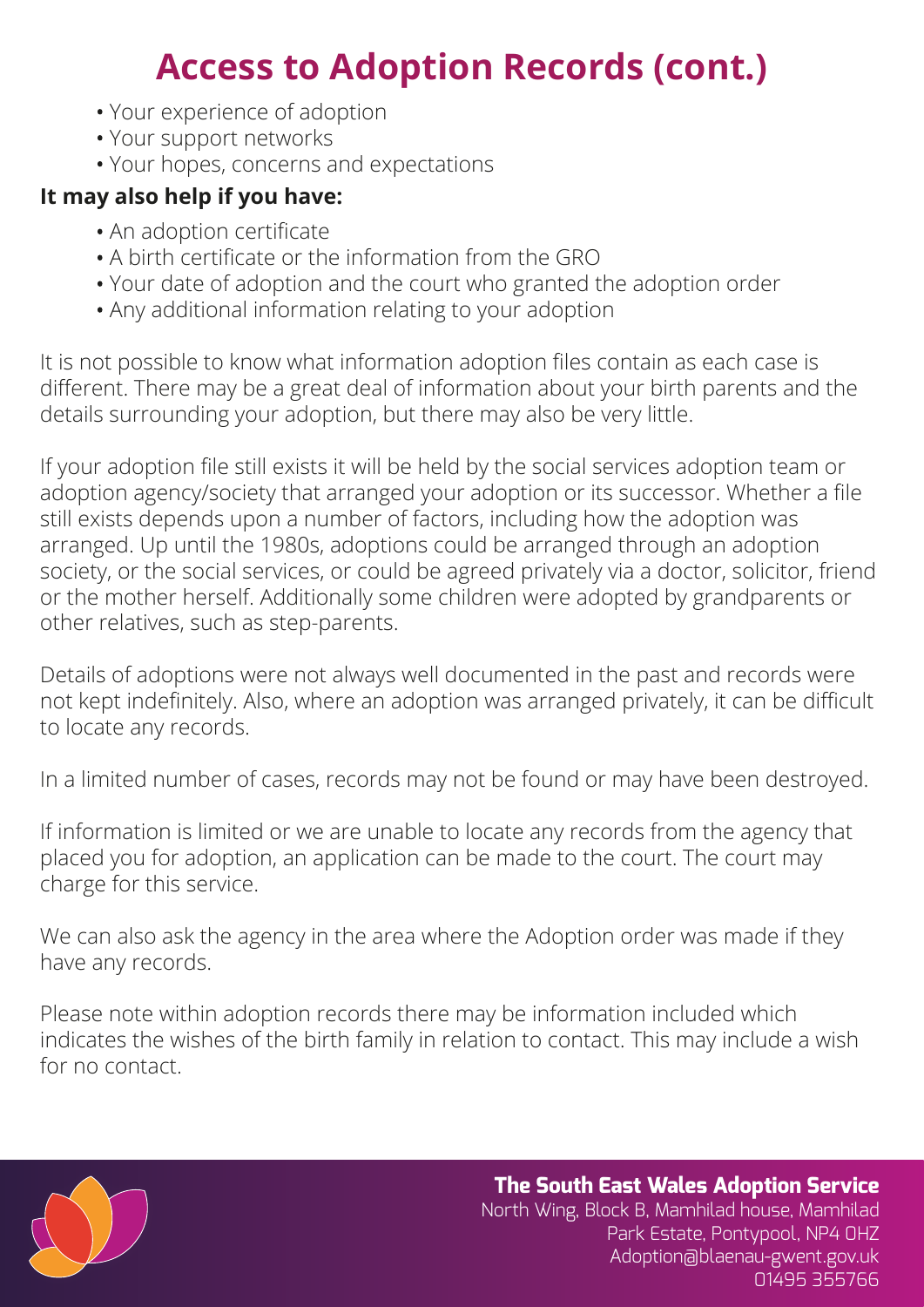# **Access to Adoption Records (cont.)**

As an adopted adult you can place a veto on the adoption file if you choose.

This means that you can specify

- If you do not wish to be contacted by an intermediary agency in relation to an approach by a birth relative **or**
- If you only wish to be contacted under specified circumstances or by specified persons

You must notify the appropriate adoption agency (the agency that arranged your adoption) in writing if you wish to place a veto on the adoption file.

The appropriate adoption agency must keep a record of the veto and ensure that it is made known to any intermediary agency that contacts it.

Where an intermediary agency is aware that a veto applies, it must not proceed with the application.

You can amend your veto in writing at any time.

Although registering a veto prevents an intermediary approach being made, a veto does not prevent the appropriate adoption agency from making contact with an adopted person where it considers it appropriate to do so.

#### **THE ADOPTION CONTACT REGISTER**

The General Register Office (GRO) / Identity and Passport Service (IPS) holds the Adoption Contact Register.

#### **How it works:**

• Adopted adults register on Part 1.

Adopted adults can formally register a wish for no contact, for contact with or no contact with specific adult birth relatives.

**·** Birth relatives register on Part 2.

Birth Relatives can formally register a wish for no contact or for contact with a Specific Adopted Adult.

• An adopted adult who has birth siblings who have also been adopted will need to register on Part 1 and 2.

• If an adopted adult and a birth relative have both registered for contact, an automatic link is made and the birth relative's name and address, with details of who made the contact are sent to the adopted adult and the birth relative is told that this has been done.



**The South East Wales Adoption Service**  North Wing, Block B, Mamhilad house, Mamhilad

Park Estate, Pontypool, NP4 0HZ Adoption@blaenau-gwent.gov.uk 01495 355766